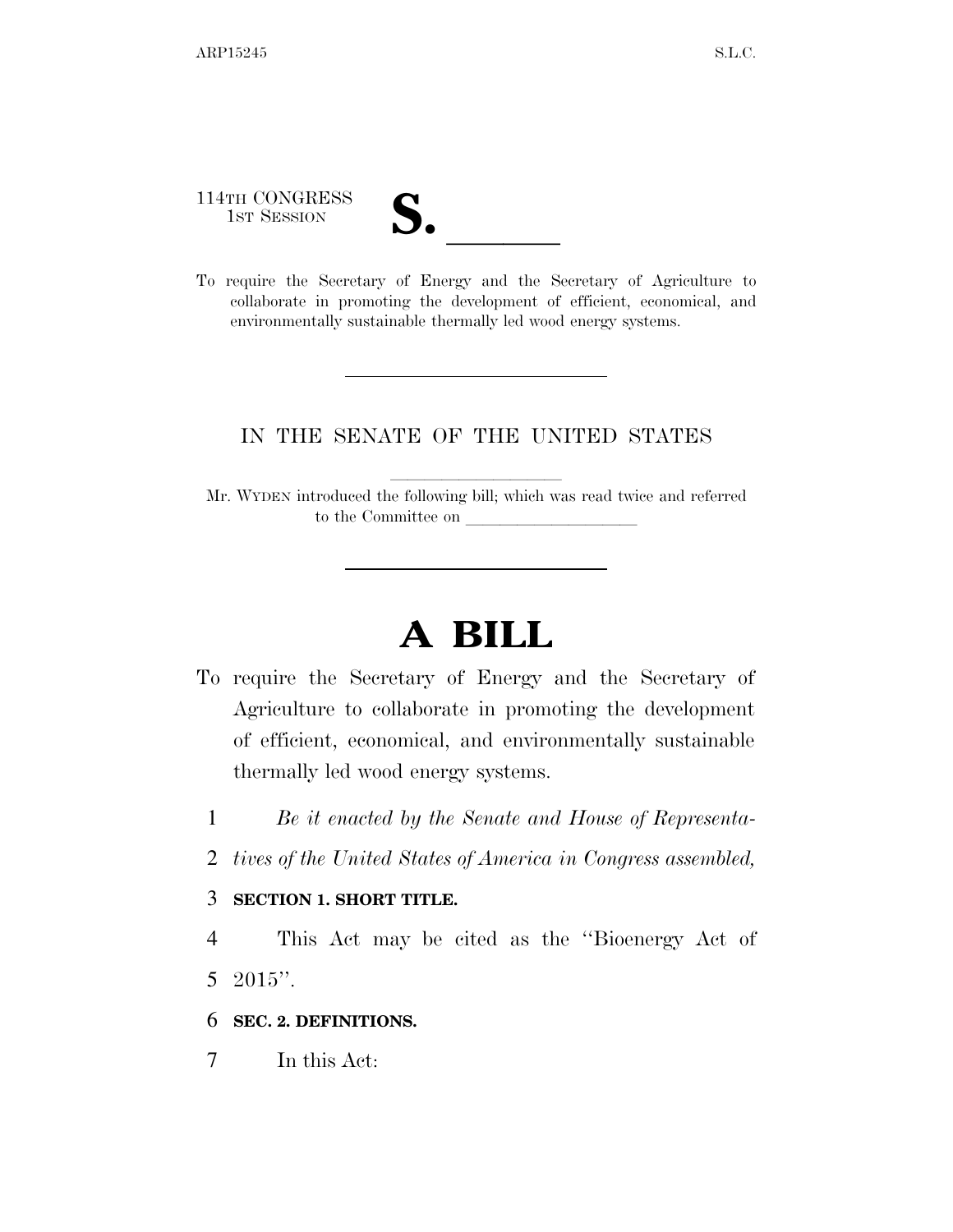| $\mathbf{1}$   | (1) BIOHEAT.—The term "bioheat" means the                     |
|----------------|---------------------------------------------------------------|
| $\overline{2}$ | use of woody biomass to generate heat.                        |
| 3              | (2) BIOPOWER.—The term "biopower" means                       |
| $\overline{4}$ | the use of woody biomass to generate electricity.             |
| 5              | (3) INITIATIVE.—The term "Initiative" means                   |
| 6              | the Bioheat and Biopower Initiative established               |
| $\overline{7}$ | under section $3(a)$ .                                        |
| 8              | (4) SECRETARY.—The term "Secretary" means                     |
| 9              | the Secretary of Energy.                                      |
| 10             | (5) STATE WOOD ENERGY TEAM.—The term                          |
| 11             | "State Wood Energy Team" means a collaborative                |
| 12             | group of stakeholders that—                                   |
| 13             | (A) carry out activities within a State to                    |
| 14             | identify sustainable energy applications for                  |
| 15             | woody biomass; and                                            |
| 16             | (B) has been designated by the State and                      |
| 17             | Private Forestry organization of the Forest                   |
| 18             | Service as a State Wood Energy Team.                          |
| 19             | SEC. 3. BIOHEAT AND BIOPOWER INITIATIVE.                      |
| 20             | (a) ESTABLISHMENT.—The Secretary, acting jointly              |
| 21             | with the Secretary of Agriculture, shall establish a collabo- |
| 22             | rative working group, to be known as the "Bioheat and         |
| 23             | Biopower Initiative", to carry out the duties described in    |
| 24             | subsection (c).                                               |
| 25             | (b) BOARD OF DIRECTORS.—                                      |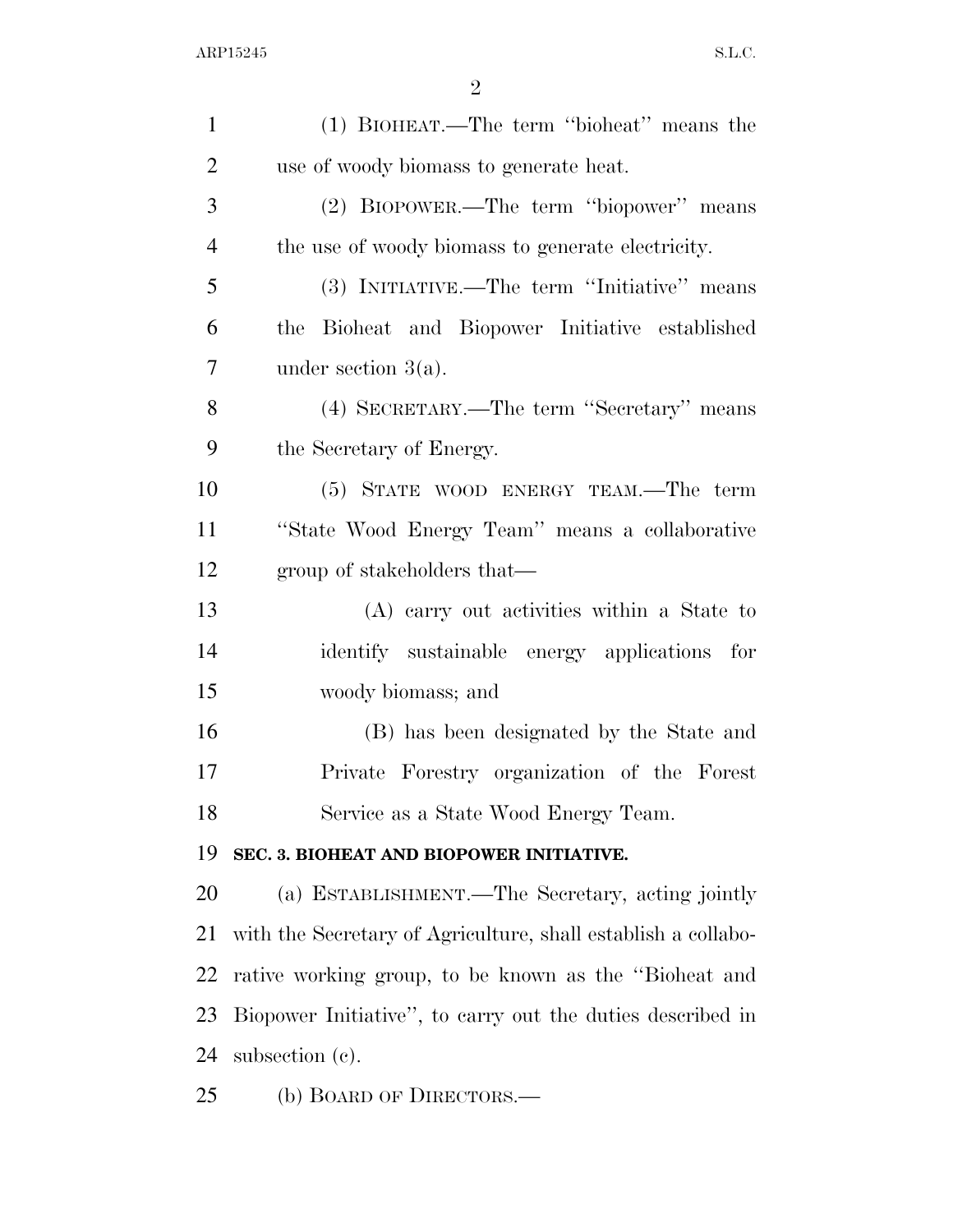| $\mathbf{1}$   | $(1)$ In GENERAL.—The Initiative shall be led by |
|----------------|--------------------------------------------------|
| $\overline{2}$ | a Board of Directors.                            |
| 3              | (2) MEMBERSHIP.—The Board of Directors           |
| $\overline{4}$ | shall consist of—                                |
| 5              | (A) representatives of the Department of         |
| 6              | Energy and the Department of Agriculture,        |
| 7              | who shall serve as cochairpersons of the Board;  |
| 8              | (B) a senior officer or employee, each of        |
| 9              | whom shall have a rank that is equivalent to     |
| 10             | the departmental rank of a representative de-    |
| 11             | scribed in subparagraph $(A)$ , of each of-      |
| 12             | (i) the Department of the Interior;              |
| 13             | the Environmental Protection<br>(ii)             |
| 14             | Agency;                                          |
| 15             | (iii) the National Science Foundation;           |
| 16             | and                                              |
| 17             | (iv) the Office of Science and Tech-             |
| 18             | nology Policy; and                               |
| 19             | (C) at the election of the Secretary and the     |
| <b>20</b>      | Secretary of Agriculture, such other members     |
| 21             | as may be appointed by the Secretaries, in con-  |
| 22             | sultation with the Board.                        |
| 23             | (3) MEETINGS.—The Board of Directors shall       |
| 24             | meet not less frequently than once each quarter. |
| 25             | (c) DUTIES.—The Initiative shall—                |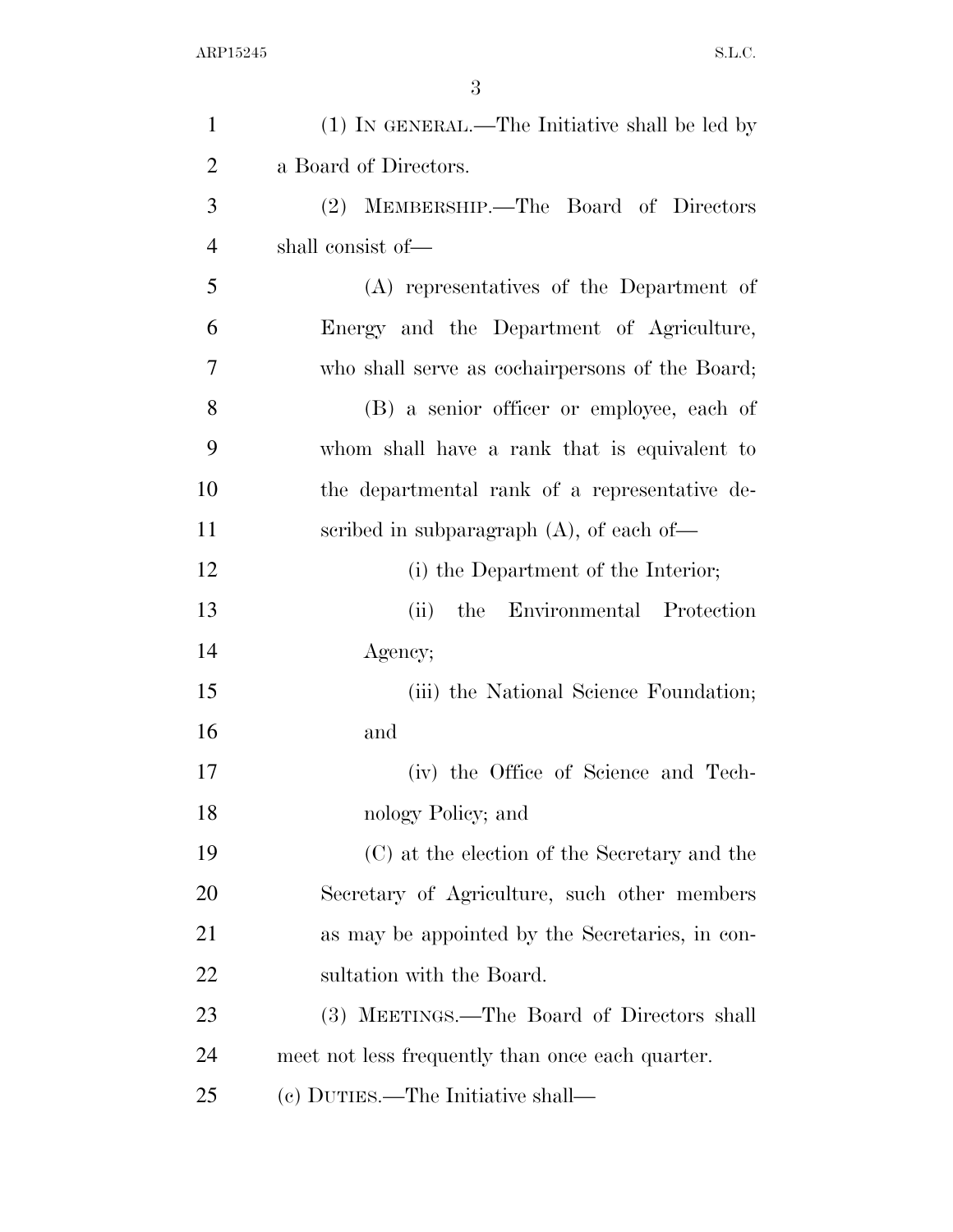| $\mathbf{1}$   | (1) coordinate research and development activi-       |
|----------------|-------------------------------------------------------|
| $\overline{2}$ | ties relating to biopower and bioheat projects—       |
| 3              | (A) between the Department of Agriculture             |
| $\overline{4}$ | and the Department of Energy; and                     |
| 5              | (B) with other Federal departments and                |
| 6              | agencies;                                             |
| 7              | (2) provide recommendations to the Depart-            |
| 8              | ment of Agriculture and the Department of Energy      |
| 9              | concerning the administration of this Act; and        |
| 10             | $(3)$ ensure that—                                    |
| 11             | (A) solicitations are open and competitive            |
| 12             | with respect to applicable annual grant awards;       |
| 13             | and                                                   |
| 14             | (B) objectives and evaluation criteria of so-         |
| 15             | licitations for those awards are clearly stated       |
| 16             | and minimally prescriptive, with no areas of          |
| 17             | special interest.                                     |
| 18             | SEC. 4. GRANT PROGRAMS.                               |
| 19             | (a) DEMONSTRATION GRANTS.-                            |
| 20             | (1) ESTABLISHMENT.—The Secretary shall es-            |
| 21             | tablish, within the Bioenergy Technologies Office, a  |
| 22             | program under which the Secretary shall provide       |
| 23             | grants to relevant projects to support innovation and |
| 24             | market development in bioheat and biopower.           |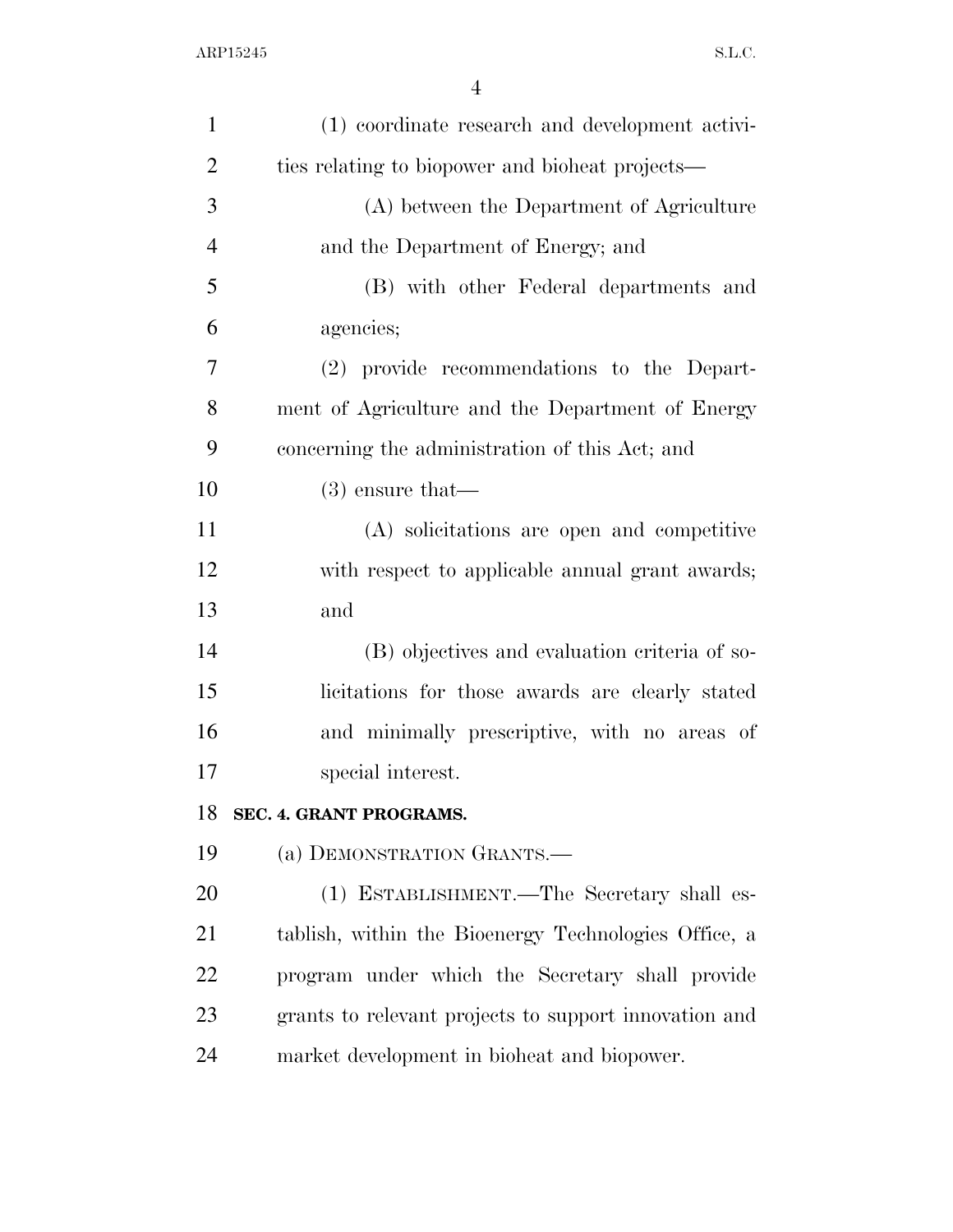| $\mathbf{1}$   | (2) APPLICATIONS.—To be eligible to receive a           |
|----------------|---------------------------------------------------------|
| $\overline{2}$ | grant under this subsection, the owner or operator      |
| 3              | of a relevant project shall submit to the Secretary an  |
| $\overline{4}$ | application at such time, in such manner, and con-      |
| 5              | taining such information as the Secretary may re-       |
| 6              | quire.                                                  |
| 7              | (3) ALLOCATION.—Of the amounts made avail-              |
| 8              | able to carry out this section, the Secretary shall al- |
| 9              | locate—                                                 |
| 10             | $(A)$ \$15,000,000 to projects that develop             |
| 11             | innovative techniques for preprocessing biomass         |
| 12             | for heat and electricity generation, with the           |
|                |                                                         |
| 13             | goals of-                                               |
| 14             | (i) lowering the costs of—                              |
| 15             | distributed preprocessing<br>(I)                        |
| 16             | technologies, including technologies                    |
| 17             | designed to promote densification,                      |
| 18             | torrefaction, and the<br>broader                        |
| 19             | commoditization of bioenergy feed-                      |
| 20             | stocks; and                                             |
| 21             | (II) transportation and logistics                       |
| 22             | costs; and                                              |
| 23             | (ii) developing technologies and proce-                 |
| 24             | dures that maximize environmental integ-                |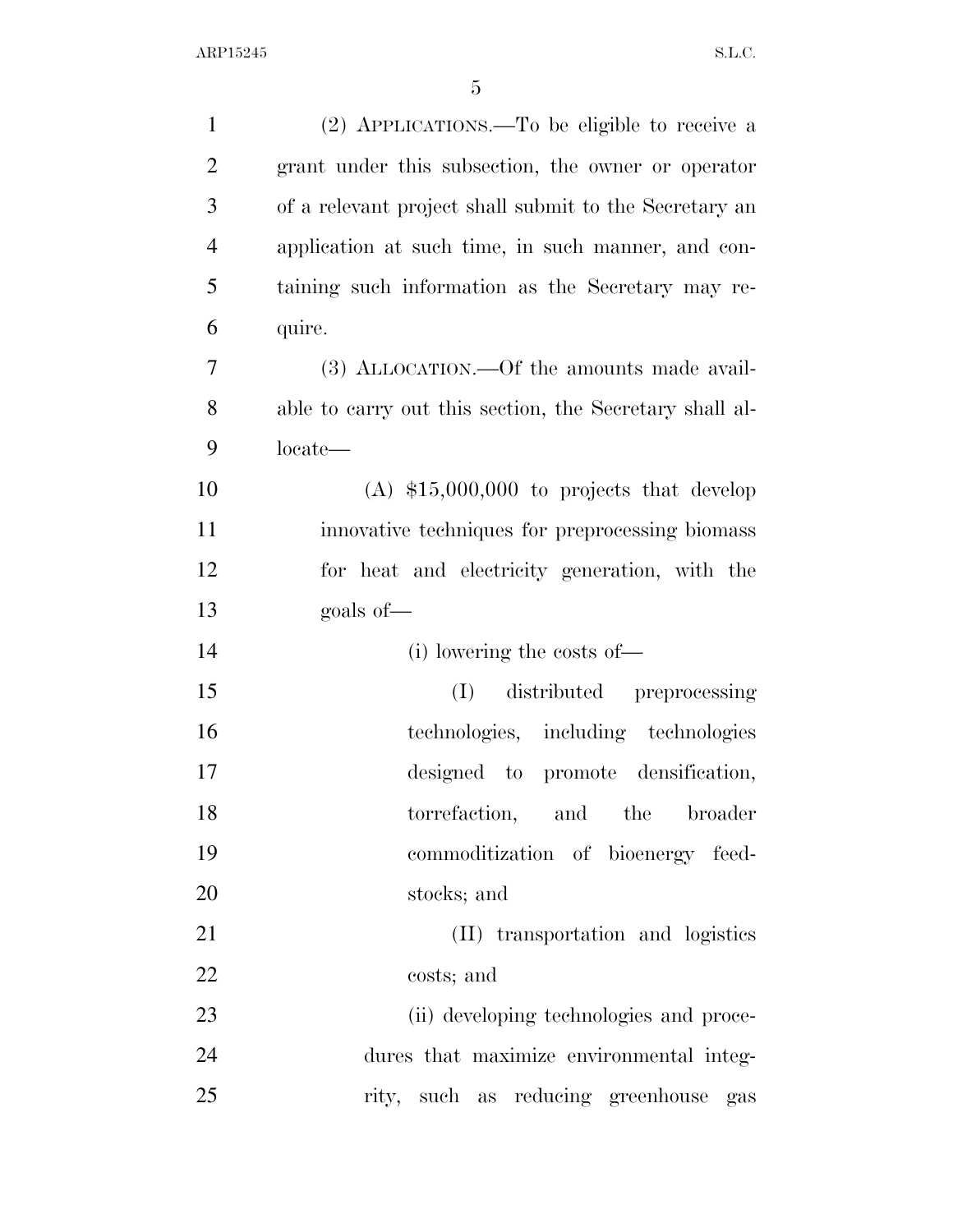| $\mathbf{1}$   | emissions and local air pollutants and bol-            |
|----------------|--------------------------------------------------------|
| $\overline{2}$ | stering the health of forest ecosystems and            |
| 3              | watersheds; and                                        |
| $\overline{4}$ | $(B)$ \$15,000,000 to innovative bioheat and           |
| 5              | biopower demonstration projects, including—            |
| 6              | (i) district energy projects;                          |
| 7              | (ii) innovation in transportation and                  |
| 8              | logistics; and                                         |
| 9              | (iii) innovative projects addressing the               |
| 10             | challenges of retrofitting existing coal-fired         |
| 11             | electricity generation facilities to use bio-          |
| 12             | mass.                                                  |
| 13             | (4)<br>REGIONAL DISTRIBUTION.—In selecting             |
| 14             | projects to receive grants under this subsection, the  |
| 15             | Secretary shall ensure, to the maximum extent prac-    |
| 16             | ticable, diverse geographical distribution among the   |
| 17             | projects.                                              |
| 18             | (5) COST SHARE.—The Federal share of the               |
| 19             | cost of a project carried out using a grant under this |
| 20             | subsection shall be 50 percent.                        |
| 21             | $(6)$ DUTIES OF RECIPIENTS.—As a condition of          |
| 22             | receiving a grant under this subsection, the owner or  |
| 23             | operator of a project shall—                           |
| 24             | (A) participate in the applicable working              |
| 25             | group under paragraph $(7)$ ;                          |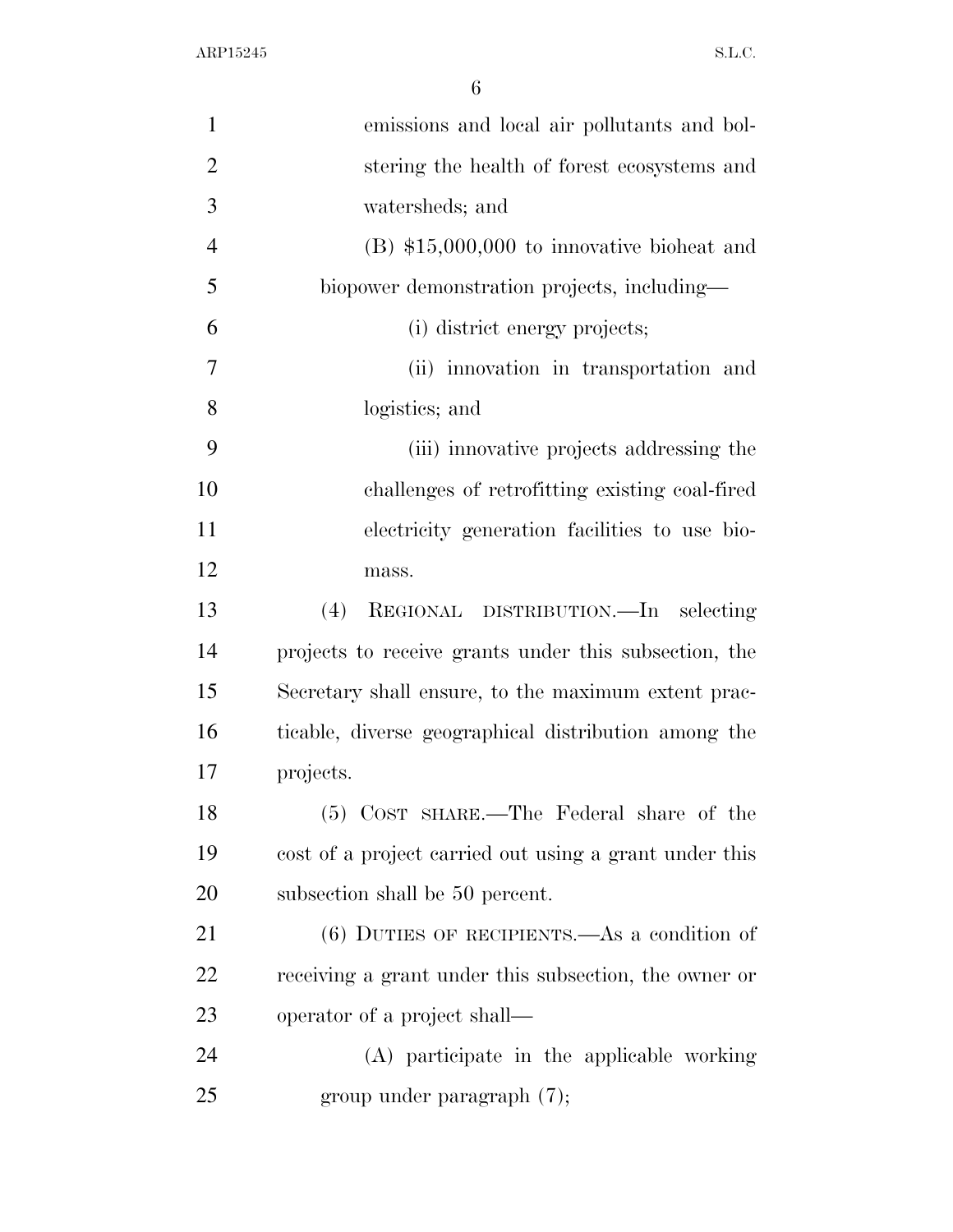| $\mathbf{1}$   | (B) submit to the Secretary a report that            |
|----------------|------------------------------------------------------|
| $\overline{2}$ | includes—                                            |
| 3              | (i) a description of the project and                 |
| $\overline{4}$ | any relevant findings; and                           |
| 5              | (ii) such other information as the Sec-              |
| 6              | retary determines to be necessary to com-            |
| 7              | plete the report of the Secretary under              |
| 8              | paragraph $(8)$ ; and                                |
| 9              | (C) carry out such other activities as the           |
| 10             | Secretary determines to be necessary.                |
| 11             | (7) WORKING GROUPS.—The Secretary shall es-          |
| 12             | tablish 2 working groups to share best practices and |
| 13             | collaborate in project implementation, of which—     |
| 14             | $(A)$ 1 shall be comprised of representatives        |
| 15             | of feedstock projects that receive grants under      |
| 16             | paragraph $(3)(A)$ ; and                             |
| 17             | (B) 1 shall comprised of representatives of          |
| 18             | demand and logistics projects that receive           |
| 19             | grants under paragraph $(3)(B)$ .                    |
| 20             | $(8)$ REPORTS.—Not later than 5 years after the      |
| 21             | date of enactment of this Act, the Secretary shall   |
| 22             | submit to Congress a report describing—              |
| 23             | (A) each project for which a grant has               |
| 24             | been provided under this subsection;                 |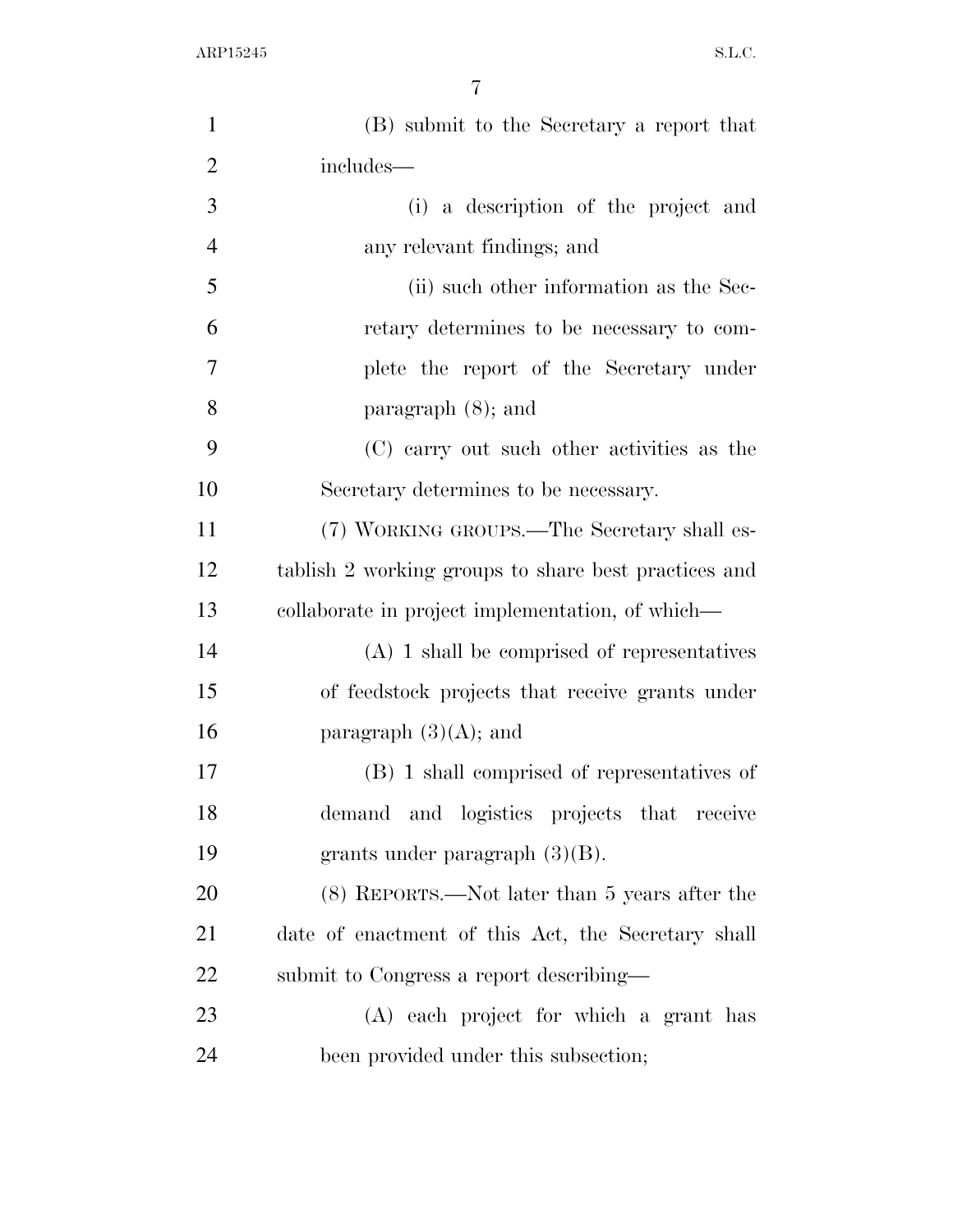ARP15245 S.L.C.

| $\mathbf{1}$   | (B) any findings as a result of those                   |
|----------------|---------------------------------------------------------|
| $\overline{2}$ | projects; and                                           |
| 3              | (C) the state of market and technology de-              |
| $\overline{4}$ | velopment, including market barriers and op-            |
| 5              | portunities.                                            |
| 6              | (b) THERMALLY LED WOOD ENERGY GRANTS.-                  |
| 7              | (1) ESTABLISHMENT.—The Secretary of Agri-               |
| 8              | culture, acting through the Chief of the Forest Serv-   |
| 9              | ice, shall establish a program under which the Sec-     |
| 10             | retary of Agriculture shall provide grants to support   |
| 11             | commercially demonstrated thermally led wood en-        |
| 12             | ergy technologies, with priority given to projects pro- |
| 13             | posed by State Wood Energy Teams.                       |
| 14             | (2) APPLICATIONS.—To be eligible to receive a           |
| 15             | grant under this subsection, the owner or operator      |
| 16             | of a relevant project shall submit to the Secretary of  |
| 17             | Agriculture an application at such time, in such        |
| 18             | manner, and containing such information as the Sec-     |
| 19             | retary of Agriculture may require.                      |
| 20             | (3) ALLOCATION.—Of the amounts made avail-              |
| 21             | able to carry out this section, the Secretary of Agri-  |
| 22             | culture shall allocate \$10,000,000 for feasibility as- |
| 23             | sessments, engineering designs, and construction of     |
| 24             | thermally led wood energy systems, including pellet     |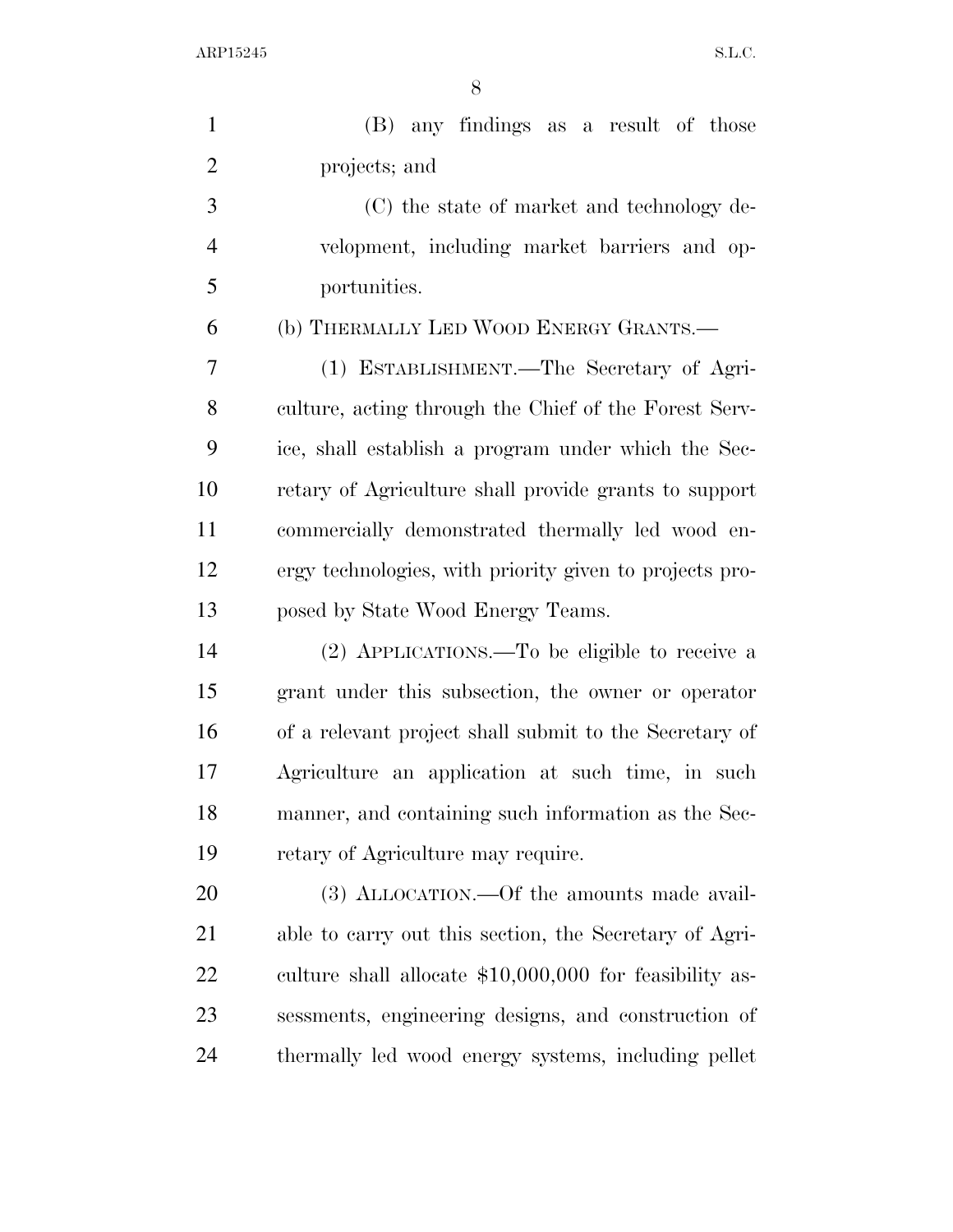| $\mathbf{1}$   | boilers, district energy systems, combined heat and      |
|----------------|----------------------------------------------------------|
| $\overline{2}$ | power installations, and other technologies.             |
| 3              | (4)<br>REGIONAL DISTRIBUTION.—In selecting               |
| $\overline{4}$ | projects to receive grants under this subsection, the    |
| 5              | Secretary of Agriculture shall ensure, to the max-       |
| 6              | imum extent practicable, diverse geographical dis-       |
| 7              | tribution among the projects.                            |
| 8              | (5) COST SHARE.—The Federal share of the                 |
| 9              | cost of a project carried out using a grant under this   |
| 10             | subsection shall be 50 percent.                          |
| 11             | [(c) AUTHORIZATION OF APPROPRIATIONS.—There              |
| 12             | are authorized to be appropriated to carry out this sec- |
| 13             | $\text{tion}$                                            |
| 14             | $(1)$ \$30,000,000 to the Secretary to provide           |
| 15             | grants under subsection (a); and                         |
| 16             | $(2)$ \$10,000,000 to the Secretary of Agri-             |
| 17             | culture to provide grants under subsection (b).          |
| 18             | SEC. 5. LOAN PROGRAMS; STRATEGIC ANALYSIS AND RE-        |
| 19             | <b>SEARCH.</b>                                           |
| 20             | (a) LOW-INTEREST LOANS.—                                 |
| 21             | (1) ESTABLISHMENT.—The Secretary of Agri-                |
| 22             |                                                          |
|                | culture shall establish, within the Rural Develop-       |
| 23             | ment Office, a low-interest loan program to support      |
| 24             | construction of thermally led residential, commercial    |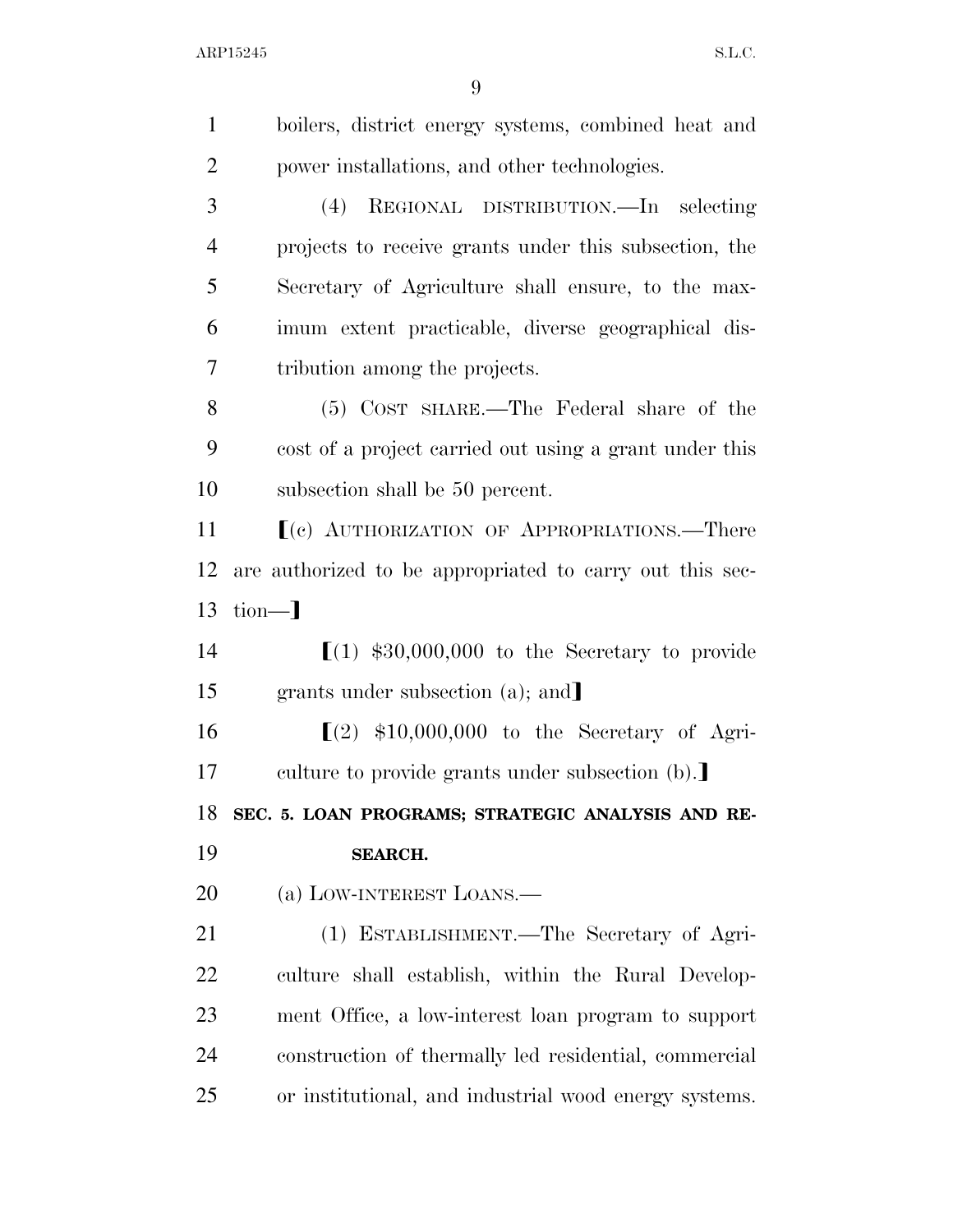ARP15245 S.L.C.

 (2) REQUIREMENTS.—The program under this subsection shall be carried out in accordance with such requirements as the Secretary of Agriculture may establish, by regulation, in taking into consider- ation best practices. (3) AUTHORIZATION OF APPROPRIATIONS.—

 There is authorized to be appropriated to the Sec- retary of Agriculture to carry out this subsection \$50,000,000.

 (b) ENERGY EFFICIENCY AND CONSERVATION LOAN PROGRAM.—In addition to loans under subsection (a), thermally led residential, commercial or institutional, and industrial wood energy systems shall be eligible to receive loans under the energy efficiency and conservation loan program of the Department of Agriculture under section 2 of the Rural Electrification Act of 1936 (7 U.S.C. 902).

(c) STRATEGIC ANALYSIS AND RESEARCH.—

 (1) IN GENERAL.—The Secretary, acting jointly with the Secretary of Agriculture (acting through the Chief of the Forest Service), shall establish a bioheat and biopower research program—

 (A) the costs of which shall be divided equally between the Department of Energy and the Department of Agriculture;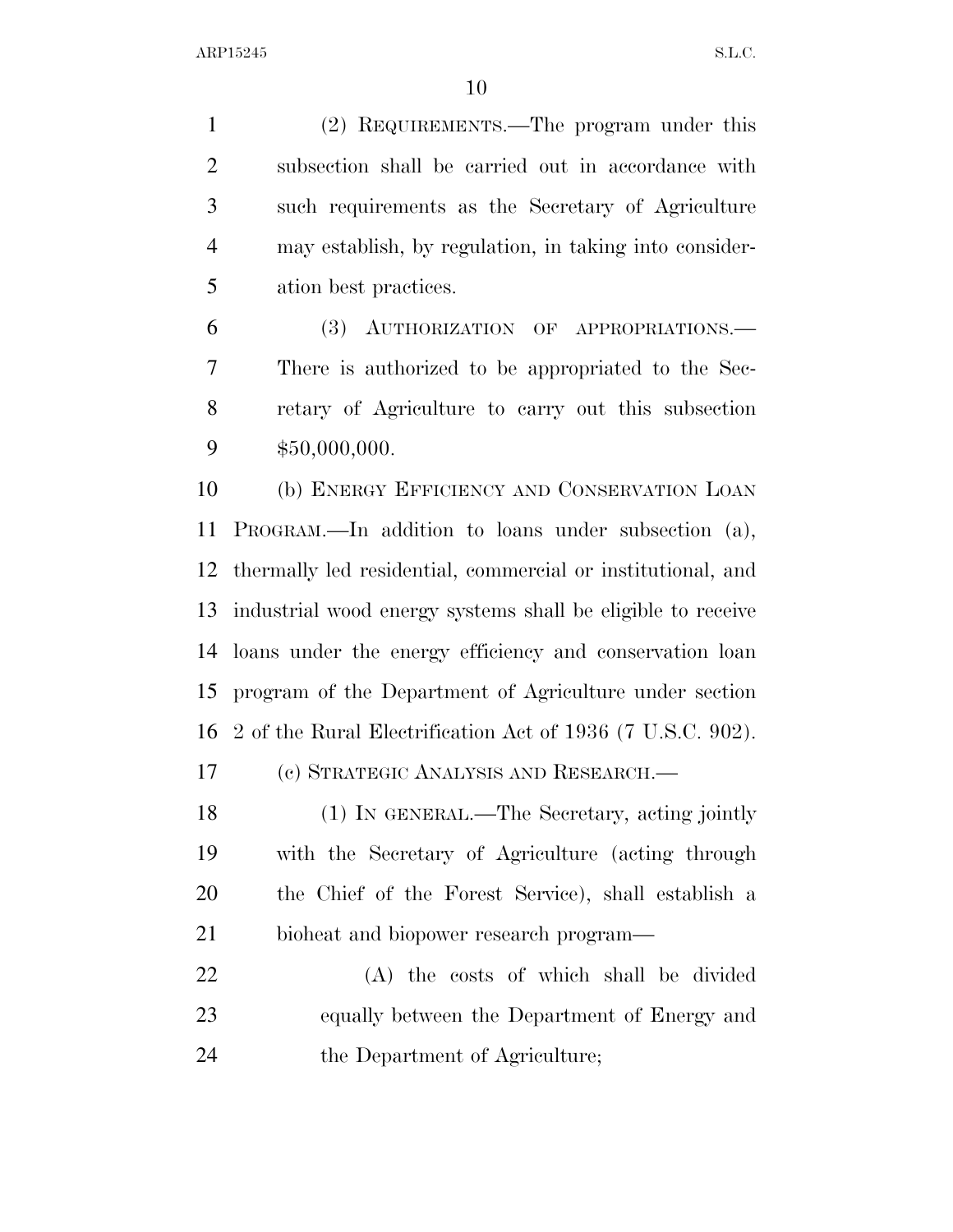| $\mathbf{1}$   | (B) to be overseen by the Board of Direc-     |
|----------------|-----------------------------------------------|
| $\overline{2}$ | tors of the Initiative; and                   |
| 3              | (C) to carry out projects and activities—     |
| $\overline{4}$ | $(i)(I)$ to advance research and analysis     |
| 5              | on the environmental, social, and economic    |
| 6              | costs and benefits of the United States       |
| 7              | biopower and bioheat industries, including    |
| 8              | associated lifecycle analysis of greenhouse   |
| 9              | gas emissions and net energy analysis; and    |
| 10             | (II) to provide recommendations for           |
| 11             | policy and investment in those areas;         |
| 12             | (ii) to identify and assess, through a        |
| 13             | joint effort between the Chief of the Forest  |
| 14             | Service and the regional combined heat        |
| 15             | and power groups of the Department of         |
| 16             | Energy, the feasibility of thermally led dis- |
| 17             | trict wood energy opportunities in all re-    |
| 18             | gions of the Forest Service regions, includ-  |
| 19             | ing by conducting broad regional assess-      |
| 20             | ments, feasibility studies, and preliminary   |
| 21             | engineering assessments at individual fa-     |
| 22             | cilities; and                                 |
| 23             | $(iii)(I)$ to offer to communities tech-      |
| 24             | nical assistance to explore thermally led     |
| 25             | wood energy opportunities; and                |